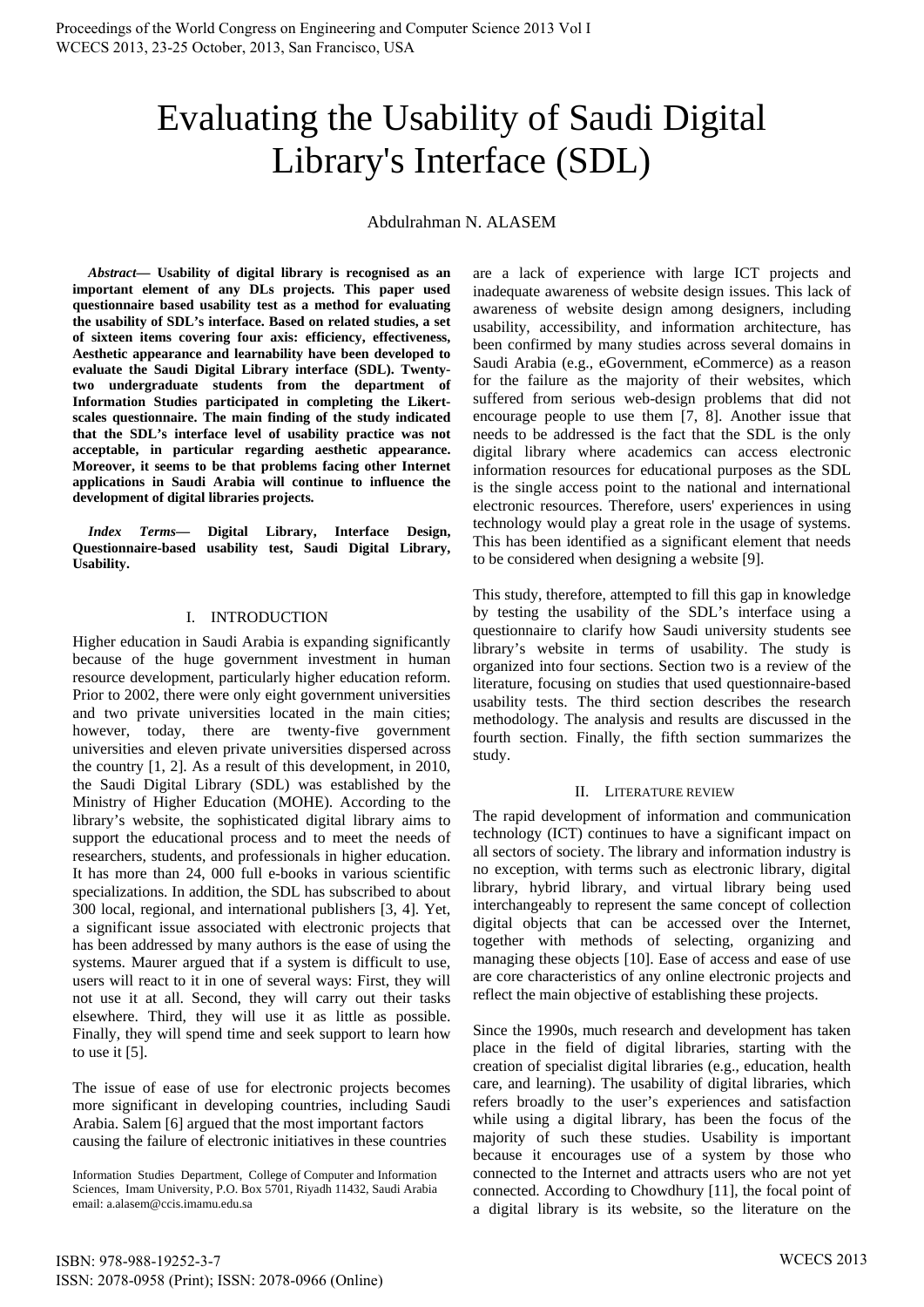Proceedings of the World Congress on Engineering and Computer Science 2013 Vol I WCECS 2013, 23-25 October, 2013, San Francisco, USA

usability of digital libraries is extensive and rich [12]. Moreover, the usability attributes axis which has been proposed by the International Organization for Standardization (ISO) or by the research community since the 1980s to guide the measurement of computer systems are still evolving and changing. For instance, the ISO 9126- 1:2001, which has been revised to the ISO/IEC 25010:2011, understandability and attractiveness have been renamed with appropriateness and interface aesthetics and error protection, and accessibility have been added [13]. The research community also uses a number of different usability attributes, for instance, Nielson [14] proposed learnability, efficiency, memoability, errors, and satisfaction, whereas Tsakonas and Papatheodorou [15] specified learnability, ease of use, aesthetic appearance, navigation, and terminology. This has given the usability research community the ability to identify sub-attributes according to the context, the study objective, and the perspective of the researcher. Also, the literature shows that digital libraries have been evaluated from various perspectives, including interface design and features, search facilities and process, text size and color, graphics and background color, labeling and language, navigation and information organization, and content and service [16, 17, 18, 19].

In addition, the different usability test techniques either involve users such questionnaires, thinking aloud, and observation or do not involve users, such as heuristics, cognitive, walkthrough, and action analysis; however, they have several things in common [20, 21]. Questionnairebased usability test techniques are widely used for testing the usability of digital library website designs. Conyer [22] stated that the advantages of this approach included that it is easy to conduct and inexpensive. In addition, it is easy to quantify. However, the questionnaire-based usability test, as with other kinds of empirical evaluation, has the limitation that it does not observe or measure actual performance; rather it tends to seek users' opinions and their experiences [23].

#### III. . METHODOLOGY

This study used a questionnaire-based methodology. The questionnaire was developed after reviewing and analyzing several digital library usability studies that used questionnaires to collect data [9, 20, 24,25]. Four axis of usability were identified: efficiency, which refers to the effort to complete tasks; effectiveness, which refers to the ability of users to complete tasks; aesthetic appearance, or the consistency of the whole interface design; and learnability, which refers to how easy and quickly users can use the system. Sixteen questions were drawn from these four axis, and responses were recorded using Likert- scales with end points ranging from (1) strongly disagree to (5) strongly agree. The following table shows the four axes with its items.

## TABLE1. THE FOUR AXIS WITH ITS ITEMS

| <b>A</b> XIS         | <b>ITEMS</b>                                                     |
|----------------------|------------------------------------------------------------------|
| Efficiency           | Generally, the SDL is easy to use.                               |
|                      | The SDL responded without errors.                                |
|                      | The SDL responded quickly.                                       |
|                      | Overall, The SDL is well designed in terms of helping users find |
|                      | what they want.                                                  |
| <b>Effectiveness</b> | Information located in the homepage is easy found.               |
|                      | Generally, tasks can be completed easily.                        |
|                      | Overall, I'm satisfied using Saudi SDL.                          |
|                      | The search facility provided in the SDL is effective.            |
| Aesthetic            | The menu functions is well organized.                            |
| appearance           | Color, graphics, and icons have been used appropriately.         |
|                      | Text type and font size are readable.                            |
|                      | Text color and background color are consistent.                  |
| Learnability         | The SDL's interface is easy to lean.                             |
|                      | The terminologies used are understandable.                       |
|                      | Steps to complete tasks are clear and understandable.            |
|                      | SDL has an appropriate help function                             |

#### IV. RESULT AND DISCUSSION

Twenty-two students from the department of Information Studies participated in this study. The following table shows the general information of participants.

#### TABLE2. GENERAL INFORMATION OF RESPONDENTS

| Gender | Avg.        | Edu. status   | Daily            | Avg. Computer |
|--------|-------------|---------------|------------------|---------------|
|        | age         |               | frequency<br>use | experience    |
| Male   | 24<br>years | Undergraduate | 6 hours          | 10 years      |

Internal reliability of the instrument used in this study was examined with Cronbach's Alpha to determine the consistency of the items listed in the four Axis on the questionnaire distributed. The statistics showed that the value was (0.743) for the sixteen items, which was acceptable. On the other hand, the internal validity, which is concerned about the verification that items listed in the four Axis are based on the study's objective, were considered. Consequently, the sixteen items questionnaire was developed and reviewed based on the related literature, as well as its applicability to the SDL. The external validity, which is concerned about to what extend the condition of the test is somewhat similar to the real world [26] was of concern and the test was carried out in the college's lab where the students usually use it to access the SDL. The following table shows the result of the study.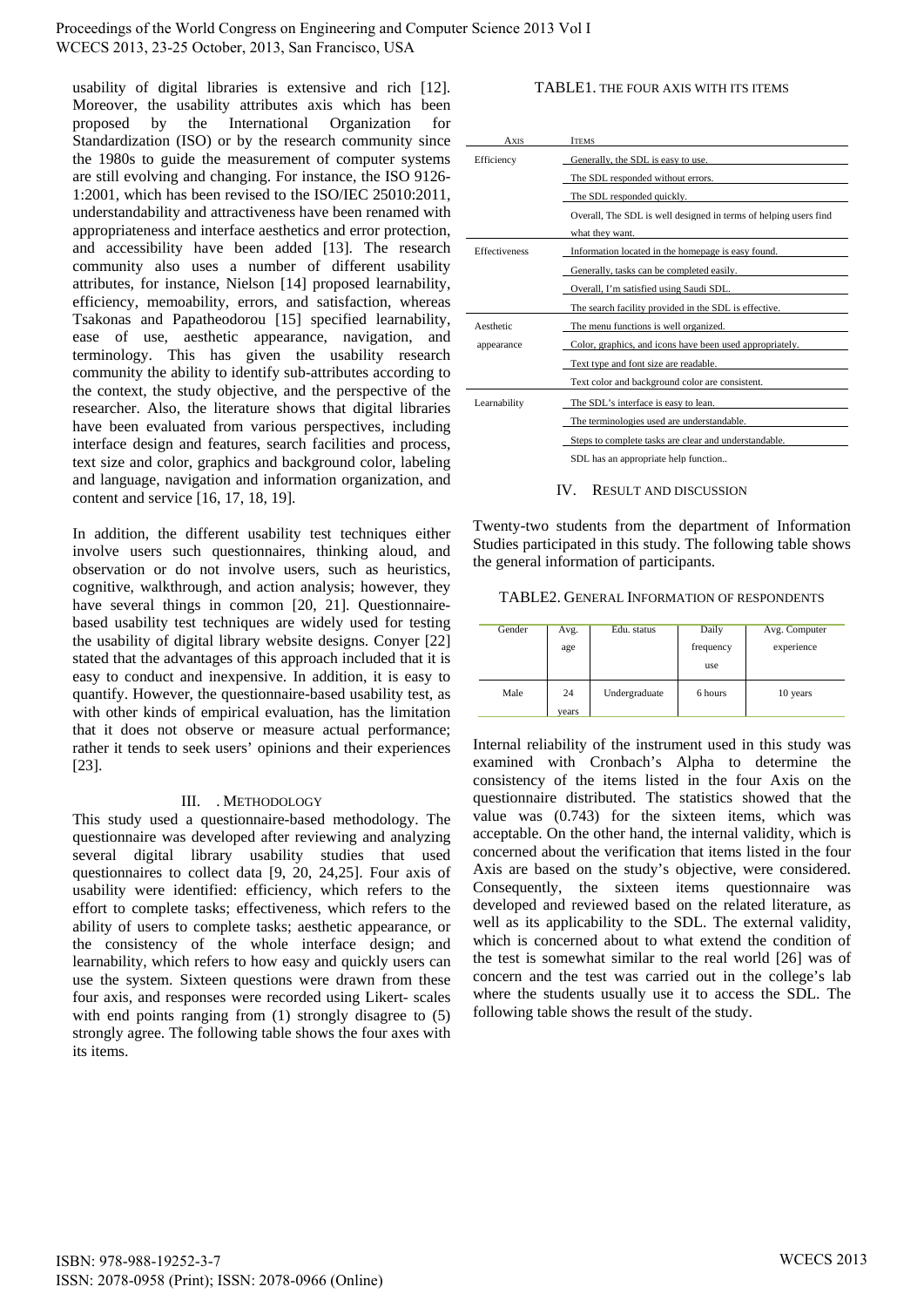## TABLE3. QUESTIONNAIRE RESULTS

| Axis          |                                                                                     | Strongly<br>disagree,<br>$n$ (%) | Disagree<br>n(%) | Natural<br>n(%) | Agree<br>n(%) | Strongly<br>Agree,<br>n(%) | Mean |
|---------------|-------------------------------------------------------------------------------------|----------------------------------|------------------|-----------------|---------------|----------------------------|------|
|               | Generally, the SDL is easy to use.                                                  | 3(13.6)                          | 4(18.2)          | 3(13.6)         | 7(31.8)       | 5(22.7)                    | 3.32 |
|               | The SDL responded without errors.                                                   | 0(0.0)                           | 5(22.7)          | 7(31.8)         | 7(31.8)       | 3(13.6)                    | 3.36 |
| Efficiency    | The SDL responded quickly.                                                          | 0(0.0)                           | 3(13.6)          | 7(31.8)         | 5(22.7)       | 7(31.8)                    | 3.73 |
|               | Overall, The SDL is well designed in terms of helping users find<br>what they want. | 2(9.1)                           | 731.8            | 6(27.3)         | 3(13.6)       | 4(18.2)                    | 3.00 |
|               |                                                                                     |                                  |                  |                 |               |                            |      |
|               | Information located in the homepage is easy found.                                  | 4(18.2)                          | 313.6            | 4(18.2)         | 7(31.8)       | 4(18.2)                    | 3.18 |
|               | Generally, tasks can be completed easily.                                           | 0(0.0)                           | 4(18.2)          | 7(31.8)         | 9(40.9)       | 2(9.1)                     | 3.41 |
|               | Overall, I'm satisfied using Saudi SDL.                                             | 0(0.0)                           | 7(31.8)          | 6(27.3)         | 7(31.8)       | 2(9.1)                     | 3.18 |
| Effectiveness | The search facility provided in the SDL is effective.                               | 4(18.2)                          | 7(31.8)          | 6(27.3)         | 3(13.6)       | 2(9.1)                     | 2.64 |
|               | The menu functions is well organized.                                               | 4(18.2)                          | 2(22.7)          | 3(13.6)         | 4(18.2)       | 627.3                      | 3.14 |
|               | Color, graphics, and icons have been used appropriately.                            | 7(31.8)                          | 7(31.8)          | 5(22.7)         | 3(13.6)       | 0(0.0)                     | 2.18 |
| Aesthetic     | appearance<br>Text type and font size are readable.                                 | 8(36.4)                          | 8(36.4)          | 3(13.6)         | 3(13.6)       | 0(0.0)                     | 2.05 |

For the sixteen items, descriptive statistic was investigated including frequency, percentage and mean. The above table present the result of the questionnaire. Overall, a mean value of participants of all sixteen items was 3.04. and the mean value for the four axis were 3.35, 3.10, 2.34 and 3.38 respectively for efficiency, effectiveness, aesthetic appearance and learnability. Although, the result of the analysis in general were natural, items regarding aesthetic appearance were found to be negative with a mean value of 2.34, so the website failed to provide an appropriate good aesthetic appearance. Also, this can be noticed in fourth item of effectiveness which was concern about search functionality with a mean value of 2.64. On the other hand, only three items across the four axis shown positively attitude of a mean value of 3.41 and above which were 3.73, 3.41 and 3.95 respectively for the SDL responded quickly, generally, tasks can be completed easily and the terminologies used on the SDL's interface are understandable.

#### V. CONCLUSION

The usability evaluation of SDL by using a questionnaire based usability test techniques showed that similar issues were raised in this study that support previous studies that investigated official Saudi Arabia website within various domains. The level of usability practice was not acceptable, particularly for the aesthetic appearance axis. This turn to the issue of having a website as the key point today is not only to have a website, but how effective the website is in terms of usability, accessibility and findability. Addressing these issues can reduce other factors that can limit the use SDL as in the case of Saudi Arabia the familiarity with online activities is generally low. This is because of the absence of other Internet applications. Hence, considering usability issues is significant to bridge the new concept of the digital divide, which is skills divide mainly using the Internet as a tool for pursuing a better life [28].

#### VI. REFERENCES

- [1] MOHE. (2009). Government and private university [Online]. Available: http://www.mohe.gov.sa/ar/studyinside/Government-Universities/Pages/default.aspx.
- [2] Mahmoud, S. "Development of higher education in Saudi Arabia," Higher Education, vol. 15, no.1-2, pp. 17-23, 1986.
- [3] MOHE. (2010). Establishing the Saudi digital library [Online]. Available:
- http://www.mohe.gov.sa/ar/news/Pages/30\_october\_2\_2010.aspx.
- [4] Saudi Digital Library (2011). About us [Online]. Available: http://portal.sdl.edu.sa/english/.
- [5] Maurer, D. (2006) What is usability [Online].Available: http://www.steptwo.com.au/papers/kmc\_whatisusability/pdf/KMC\_Wh atIsUsability.pdf.
- [6] Salem, F. (2006) Exploring e-government barriers in the Arab States. Belfer Center for Science and International Affairs [Online]. Available: http://belfercenter.ksg.harvard.edu/files/DSGeGOVBRIEF\_egov\_fadi. pdf.
- [7] Eidaroos, A., and Probets, S., and Dearnley, J . (2009) Heuristic Evaluation for e-Government Websites in Saudi Arabia [Online]. Available: https://dspace.lboro.ac.uk/dspacejspui/ bitstream/2134/5779/1/Heuristic%20Evaluation%20for%20e-Government%20Websites%20in%20Saudi%20Arabia\_final.pdf.
- [8] Abanumy, A., and Al-Badim, A., and Mayhew, P. (2005) 'Egovernment website accessibility: in- depth evaluation of Saudi Arabia and Oman[Online]. Electronic Journal of E-government, 3 (3), pp.99- 106. Available:
- http://www.ejeg.com/issue/download.html?idArticle=48.
- [9] Duncker, E., and Theng, Y., and Mohd-Nasir, N.(2000). Cultural usability in digital libraries [Online]. Bulletin of the American Society for Information Science,26 (4). Available: http://www.asis.org/Bulletin/May-00/duncker\_\_et\_al.html
- [10] Nazim, M. (2005). Digital Library: contents & services [Online]. 3rd convention PLANNER, assam Univ., 10-11 Nov. Available: http://eprints.rclis.org/10933/.
- [11] Chowdhury, G., and Burton, P. F., and McMenemy, D., and Poulter, A. (2008). Librarianship: An introduction. London: Facet Publishing, 2008,ch. 20.
- [12] J. Gonzalo et al. (Eds.): ECDL 2006, LNCS 4172, pp. 208 219, 2006.
- [13] BSI (2011). Systems and software engineering Systems and software Quality Requirements and Evaluation (SQuaRE) - System and software quality models [Online]. Available: http://janus.uclan.ac.uk/pagray/BS-ISO-

IEC%2025010%202011%20quality%20requirements%20models.pdf.